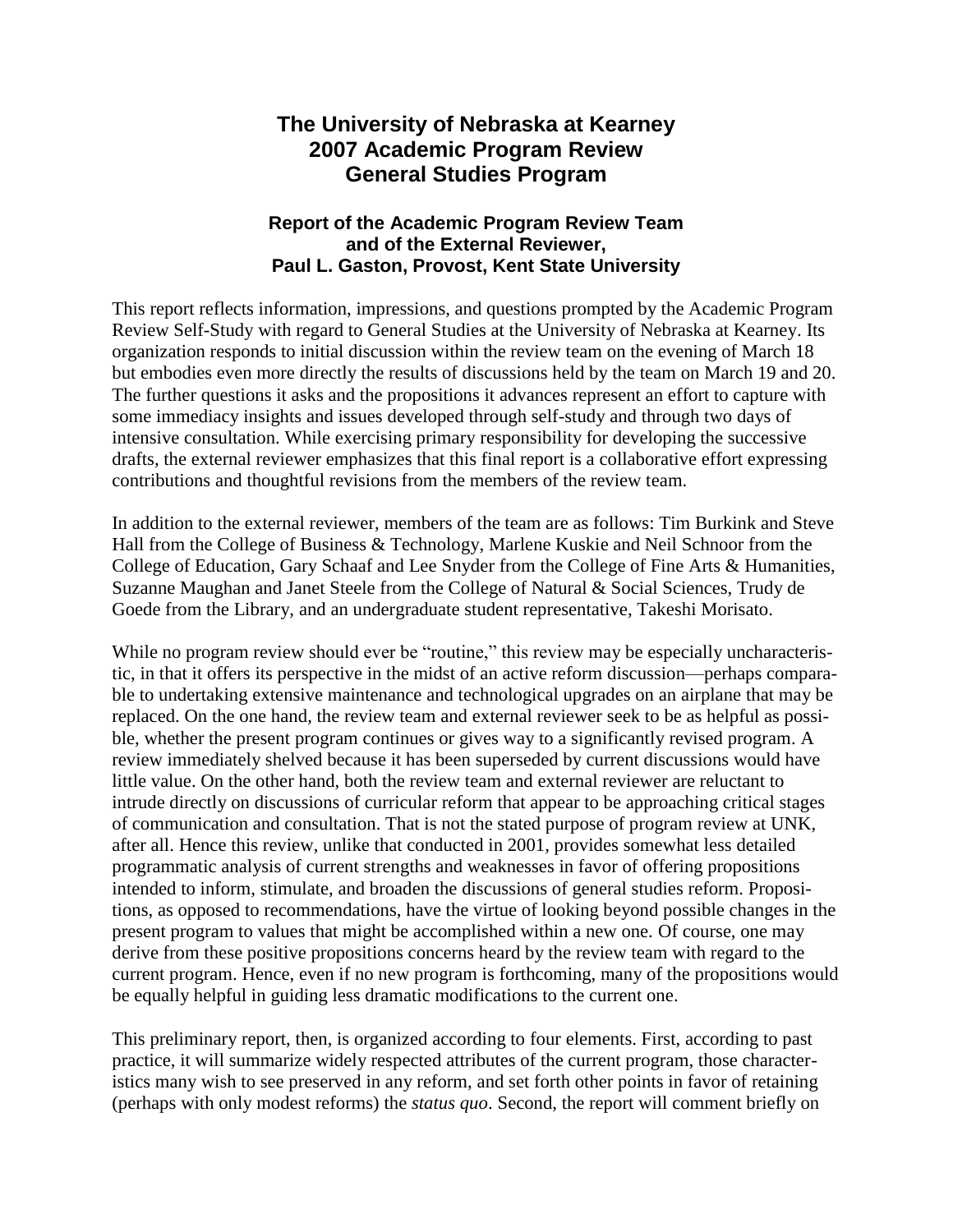some of the actions taken in response to the 2001 recommendations; a comprehensive report on these responses is provided in the self-study. Third, this report will for the record raise questions and offer suggestions regarding the correlation between program objectives and the current program itself, with particular attention to possible gaps between asserted goals and realized (or at least documented) accomplishments. Fourth, as suggested above, in lieu of recommendations, this report will record (and perhaps, in some instances, advance) points that should influence the continuing discussion of general studies. Again, these "propositions" are meant to support further discussion. There is no wish to encourage unrealistic aspirations. Rather, the propositions express the conviction that true pragmatism begins when all options are placed on the table for consideration.

This report rests on and should be considered in concert with the careful, thoughtful work evident in the self-study. Indeed, the relative brevity of this report is made possible by the detailed evaluation provided in that document. The external reviewer is most grateful to the members of the review team and to all members of the UNK community that have contributed to a thoughtful, collegial, and, above all, forward-looking review.

#### **I STRENGTHS OF THE PRESENT PROGRAM WORTH PRESERVING**

Curricular reform represents an ambitious, time-consuming commitment. In addition to other resources that may be required, such reform necessarily involves opportunity costs. Retaining and perhaps fine-tuning the present program would avoid such costs, on the whole, and enable members of the faculty and administration to devote their effort to the ongoing work of general studies in its present form. Moreover, a renewed commitment to the present program would find support in certain conclusions of the review committee with regard to the program's strengths.

- 1 The review committee believes that the mission of the General Studies program has been thoughtfully and persuasively articulated and endorses the stated objectives as commitments the program should continue to observe.
- 2 The review committee perceives a trade-off: although the diversity and flexibility of the current program weigh against access to the kind of common learning experiences that can create a strong sense of student community, all four-year UNK students (as the 2001 report recognized) are at least co-participants in a single program.
- 3 The review committee believes one virtue of the present program lies in its drawing broadly on the curriculum and the varied specialized expertise within the departments. (The 2001 report refers to "a high level of participation among the UNK faculty.") Hence the program provides access to a broad range of curricular choices, described in the 2001 report as "a breadth of disciplines commensurate with the highest ideals of a liberal education."
- 4 The review committee observes also that the present program is well regarded for its flexibility and "administrative convenience." Given the number of UNK graduates who enter the university as transfer students, that is not an inconsiderable virtue.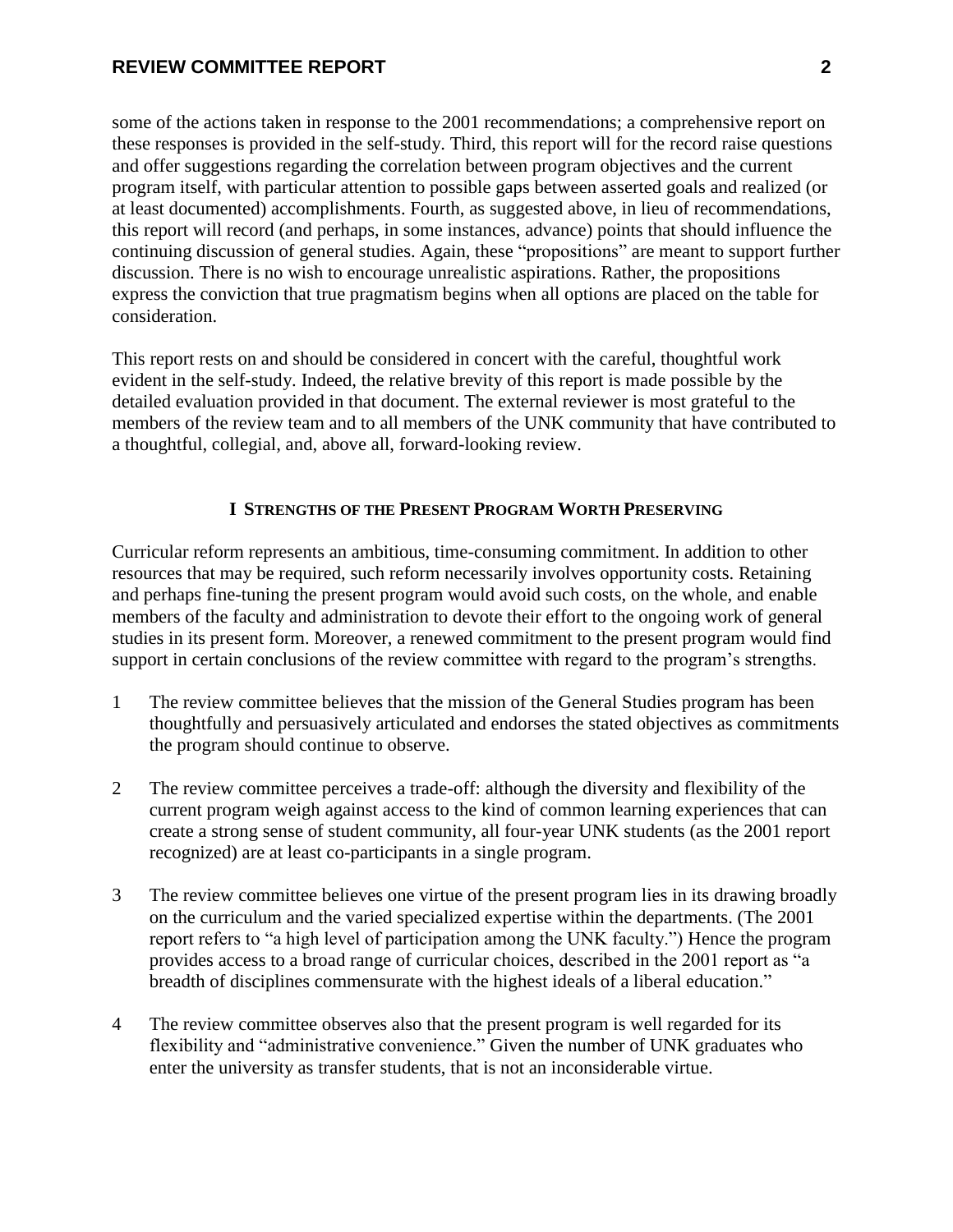#### **II COMMENTARY ON ACTIONS TAKEN IN RESPONSE TO 2001 RECOMMENDATIONS**

The self-study report regards as largely satisfactory actions taken with regard to seven of the nine 2001 recommendations. While the report describes these actions in some detail, it will suffice for the present report to indicate those recommendations which appear to have been adequately addressed, as follows:

- #1 The development of "a more comprehensive rationale for the GS program structure, purpose, and student learning outcomes." Both the self-study and the ensuring consultations (see I.1, above) have prompted the review committee to commend the description of the program and its role in the curriculum. The committee goes further, by endorsing the stated objectives "as commitments the program should continue to observe."
- #3 The initiation of "a dialogue to consider several elements of the GS program." As noted above, that dialogue is in progress at the time of this report. While the framers of the recommendation at the outset might have had in mind a more expeditious response, there is every indication that the dialogue continues to prove inclusive, creative, and provocative.
- #4 The appointment of a faculty member as director of the GS program.
- #5 The restructuring of the GS Council.
- #6 Clarification of the process by which changes to the GS program can be implemented.
- #7 The development of an assessment process. The self-study report indicates that considerable progress has been made. However, the review committee notes that the structure of the present program, commonly described as a "cafeteria" approach to general studies, discourages holistic programmatic study.
- #8 Greater emphasis on the importance of advising.

Recommendations that may deserve further attention are the following:

- #2 Of the six "immediate modifications" recommended in 2001, none appears to have led to substantive, conclusive, or demonstrable results.
	- Students are advised, not "required," to complete English 101 and 102 in the first two years.
	- Foreign language remains an option beyond the formal scope of the GS program.
	- Encouragement to departments to limit class sizes appears to have run up against logistical and financial realities.
	- Upper division courses are not yet a conspicuous element in the GS program.
	- The "encouragement" that faculty "make connections between their GS courses and courses in other academic disciplines" may be no more effectual than a similar "encouragement" directed to students.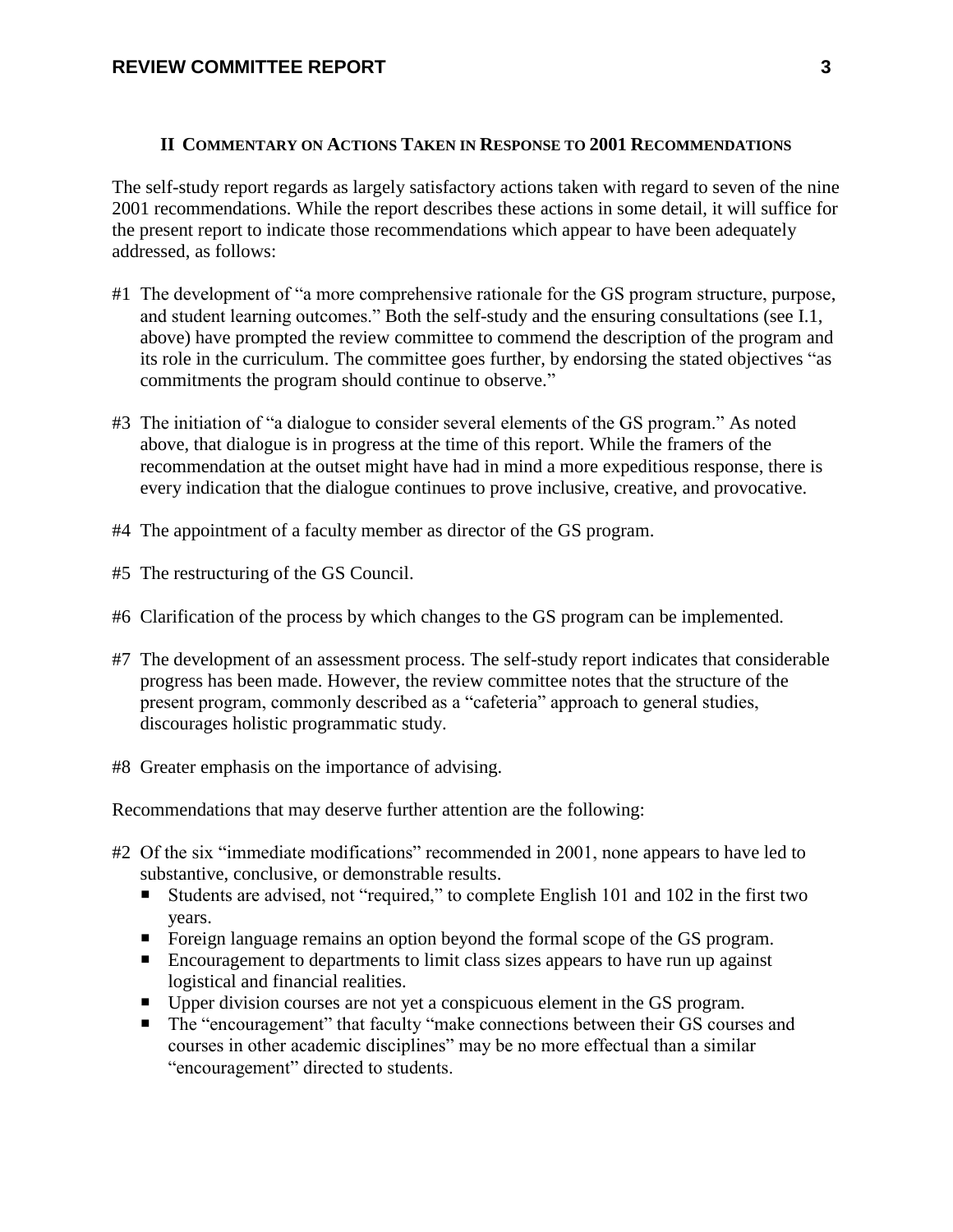- The Capstone Course remains an issue under consideration. One member of the review team urged that this recommendation be acted upon promptly or dropped.
- #9 An interest in reconsidering the name of the program has resurfaced in the current review and appears as one of the propositions advanced by the report.

# **III QUESTIONS REGARDING POSSIBLE GAPS BETWEEN ASPIRATION AND ACCOMPLISHMENT**

As suggested above, the review committee continues to share a high regard for the stated mission and objectives of the program. However, while many members of the committee and of the university community believe that the objectives set forth beneath the clearly defined mission for general studies are, by and large, addressed throughout the curriculum in many general studies courses, there is also considerable agreement that the realization of these objectives is not well documented. Perhaps it cannot be assured. Hence, further consideration of the questions listed below may enable the university to become more explicit about the pursuit and accomplishment of such objectives. Ideally, each course offered for general studies credit should embody specific learning outcomes; faculty members should declare to students through their syllabi the objectives a particular course seeks to address; assessment should measure the extent to which such objectives are met; and the program should use what has been learned through assessment to strengthen the program.

- 1 What elements in the current program are directly correlated with the ability "to think independently, to question, to analyze, to interpret, and to judge"? *The current program might explicitly attribute to each course offered for general studies credit those learning objectives the course is expected to address. Moreover, the pedagogy employed in each course should reflect its objectives. For instance, it might be argued that a course intended to develop students' ability "to think independently, to question, to analyze, to interpret, and to judge," should hardly rely principally on lectures.*
- 2 In what ways does the current program enable students "to become aware of the relationships that exist among the disciplines?" Although the program statements indicate that students are "encouraged" to develop such awareness, the curricular materials do not make clear how the program supports that development. *The current program might at least provide students with an introductory overview of the disciplines they will encounter and the possible points of correspondence between them. Moreover, so far as possible, faculty members should be aware of such relationships—and of the value of articulating them—in order to expand the awareness of their students.*
- 3 Beyond the courses offered in the category, Personal Development, what elements in the program overall correlate with students understanding "how to apply the knowledge gained to personal development"? To what extent relative to this programmatic goal does the program rely on a student's taking one course from this category? *The current program might define "personal development" more clearly, attribute discrete elements of such development to courses now made available through the dedicated category, and point to*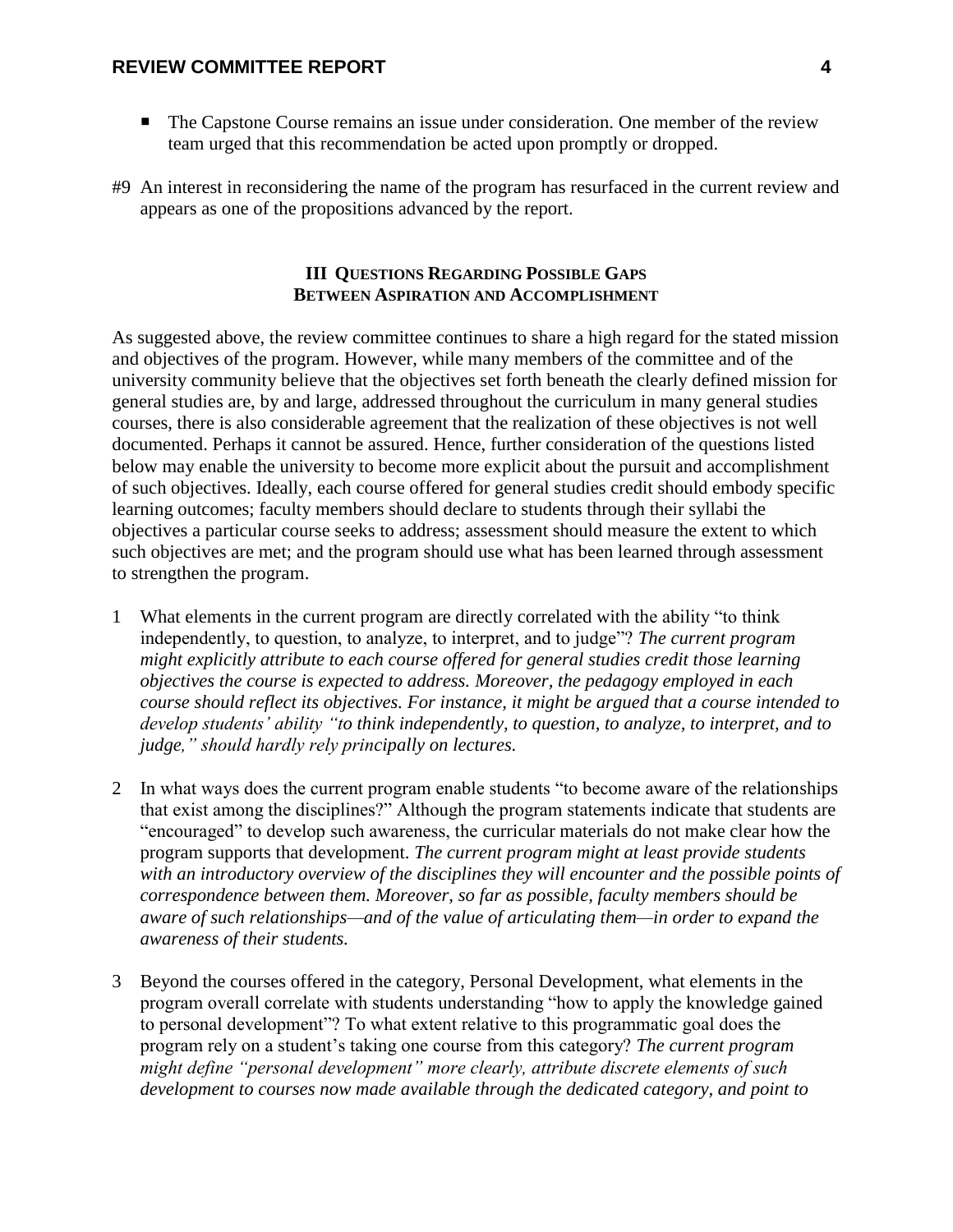*opportunities for personal development made available through courses in other categories as well. For that matter, each faculty member might, as appropriate, indicate the personal developmental objectives in each course.* 

- 4 What elements of the program correlate with students understanding "how to apply the knowledge gained to contemporary problems in the world"? Is application a familiar emphasis in all general studies courses? *The current program might indicate more clearly how this goal is realized, and it might invite students to the experience of applied knowledge through far more explicit attention to the opportunities it offers.*
- 5 Which elements of the program provide the following:
	- a Ability to locate and gather information?
	- b Capability for critical thinking, reasoning, and analyzing?
	- c Communication skills?
	- d Understanding of "the experiences and values of groups and cultures which have been historically under-represented"?

*By identifying which courses address each of these objectives, the program would provide its students with far clearer pathways and challenge both faculty and students to realize such objectives in explicit ways that may be documented through assessment.*

6 To what extent are the "perspective objectives" (Self-Study, Appendix J) clearly communicated to students through the catalog, through syllabi, and through the conduct of courses? To what extent do these objectives correlate with the broader "overall objectives" of the GS program? *The perspective objectives might be far more clearly expressed within the appropriate documents of the university and made explicit for faculty and students alike. In addition, correlation of these objectives with the broader "overall objectives" of the program would contribute to their currency and credibility as prompts to priorities in the classroom.*

#### **IV PROPOSITIONS TO SUPPORT FURTHER DISCUSSION OF PROGRAMMATIC REFORM**

- 1 General Studies might be renamed so as to suggest the University's commitment to the program as a priority: e.g., "General *Education,*" "*Essential* Studies," "*Essential Education*," etc. One concern voiced by the committee is that the title of the program should be so compelling as to discourage its relegation to ancillary or peripheral status.
- 2 Any reform of General Studies should aspire to develop a program that provides "an exciting, unforgettable introduction to a UNK education." This quote from one colleague interviewed by the committee may serve as a compelling summons to improved quality and to singularity. Improved quality represents a broad and complex commitment addressed by this report as a whole. Greater singularity might be achieved in part, however, through the program's greater attention to the university's unique home base: sandhill cranes as a focus in biology, the threatened aquifer of the Platte River in geography and ecology, the transportation "hub" identity in history, the tradition of Willa Cather in literature, the dynamics of rural communities in sociology, the strong influence of native Americans in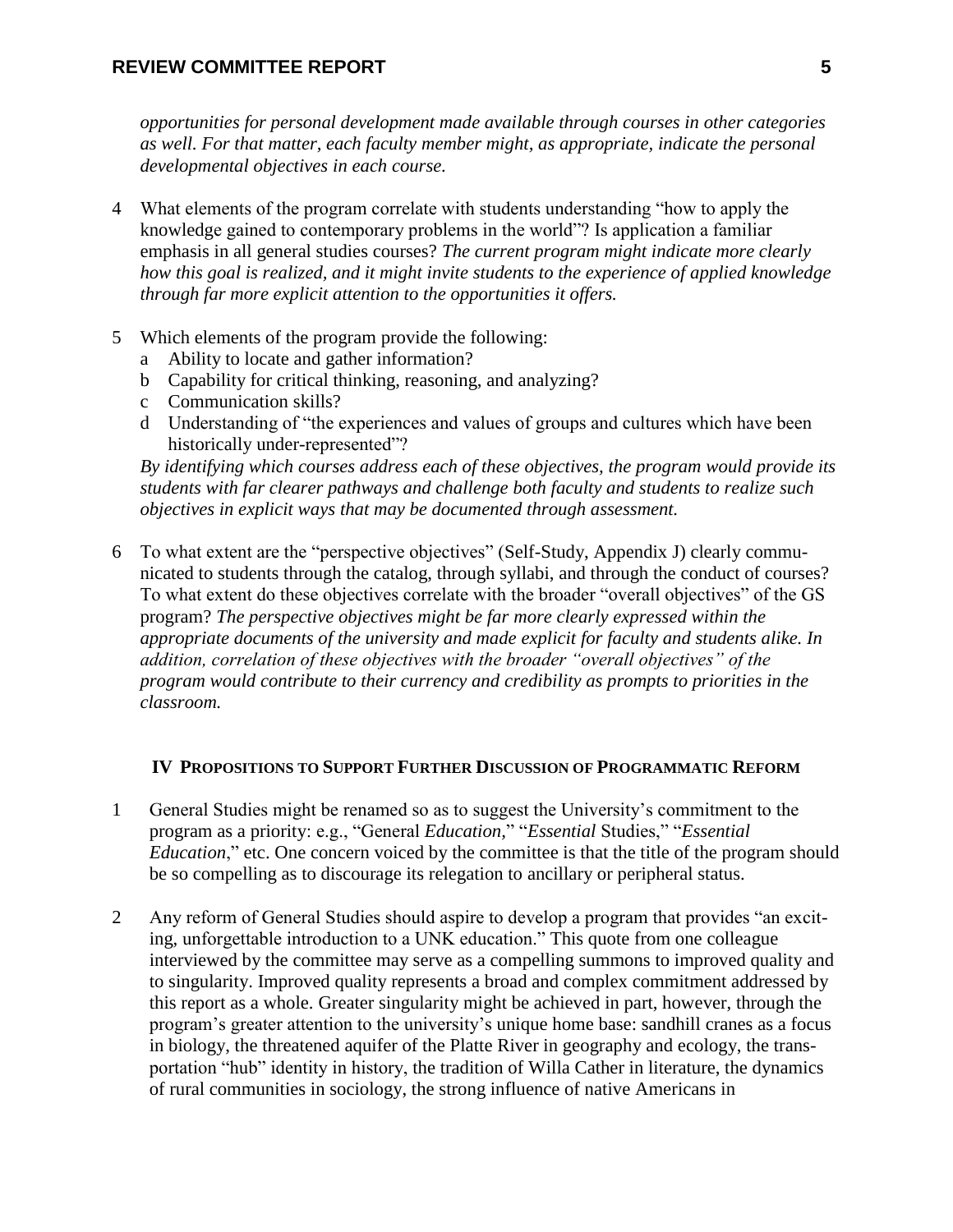anthropology, the balance between agriculture (west) and industry (east) in business and geography, the dynamics of hedge funds in the trading of grains in finance, etc.

- 3 A reformed program should offer visible coherence, from "portal" courses shared by firstyear students through discipline-oriented core courses to disciplinary "capstone" courses offering opportunities for integration. The committee recognizes that much work remains to define these levels but endorses the principle that a recognizable sequence should be made apparent over time.
- 4 All courses qualifying for general education credit should be clearly intentional as to desired outcomes, sufficiently rigorous in expectation and delivery to challenge and engage students, and sufficiently alert to correspondences among disciplines to support students' efforts at integrating the different courses they take. As one colleague said in dialogue with the committee, while some courses must perforce remain "informative," others should aspire to become "formative." And all courses should be clear with regard to their intentions.
- 5 Program reform should embody a broadly understood and supported paradigm shift, from an emphasis on courses and departmental needs to an emphasis on students and their learning. Finally, the most compelling "departmental need" is to provide effective education for the students of UNK.
- 6 So that General Studies courses may be taught by fully-qualified, committed, engaged teaching and library faculty members, the university should support this paradigm shift by investing in the professional development of all faculty. Such development should focus on learning-centered pedagogy, on means of addressing different student learning styles, and on means of effective distance learning.
- 7 Any reform of General Studies should reflect the emerging demands students are facing for evaluating and making responsible use of scholarly sources and of emerging technologies. Students today face unprecedented challenges in identifying valid and reliable information within the welter of unsupervised data that may be found on the internet. UNK must assist these students in framing values equivalent to their skills.
- 8 Assessment must be "built in" to any revised program and developed according to clearly articulated instructional goals. Pre-testing should establish a point of departure for posttesting, and assessment results should be employed to strengthen the courses and program under review. Properly conceived and implemented, effective assessment does not "grade" faculty. Like the videotaping and analysis of a golf swing, assessment provides faculty members with indicators they may use in improving their effectiveness.
- 9 Reforms should aim at creating a competitive advantage in the recruitment of students, not create impediments to recruiting and retaining them. Behind this axiom lies the conviction of the review committee that a distinctive, student-centered, effective general studies program could become a compelling attraction to superior students seeking to choose their institution with care.